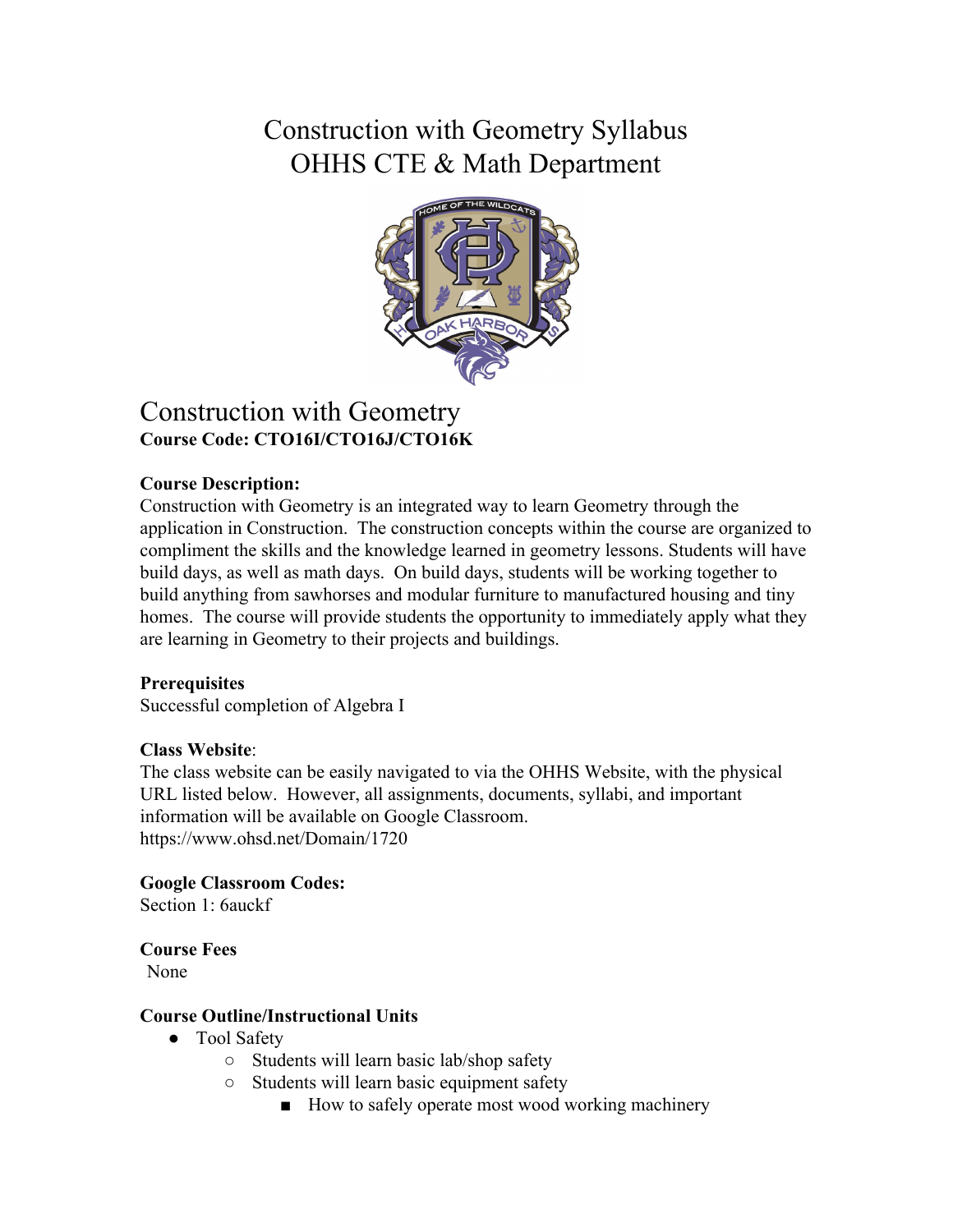- Blueprint Reading
	- Students will learn the different plan types and architectural symbols
	- Students will learn construction math (pitches, materials, etc.)
- The Sawhorse
	- $\circ$  Students will learn compound mitre cuts  $\&$  angle measurements
	- Students will learn how to construct a construction style sawhorse
- Adirondack Furniture
	- Students will learn how to transfer and scale sketches
	- Students will learn furniture assembly and finishes
- Wall Framing, Rafters, and Electrical Wiring
	- Students will learn demonstrate knowledge and application of fasteners
	- Students will learn electrical wiring and transfer of energy
- Culminating Project
	- Students will build a full size building working in teams
	- Students will learn about construction practices common in industry
- Career Awareness & Current Events
	- Students will learn about colleges, trade school, or employment

## **Course Objectives:**

- Demonstrate knowledge of safety of tools used in building processes.
- Use estimation to make order of magnitude calculations in the absence of data.
- Properly apply the rules for handling significant figures in arithmetic.
- Perform dimensional and unit analysis.
- Manipulate formulas to perform sensitivity analysis of systems to changes in one or more variables.
- Prepare and interpret graphs following accepted standards in engineering and science.
- Perform introductory spreadsheet calculations such as cell-reference equations, descriptive statistics, and graphing.
- Participate in developing functional project teams.
- Communicate technical information in a clear, concise, and accurate fashion through both written and oral presentation.
- Produce effective visual aids for oral presentations.
- Demonstrate application of the engineering problem solving processes.
- Describe elements of the engineering design process.

## **Rules, Policies, and Expectations:**

- Respect is key; you respect me and my possessions, and I will do the same to you.
- Cell phones
	- When seen, student will be asked to put away
	- If seen more than once, student will be asked to surrender phone
	- If student refuses to cooperate, appropriate administrative action will be taken.
- **Tardies**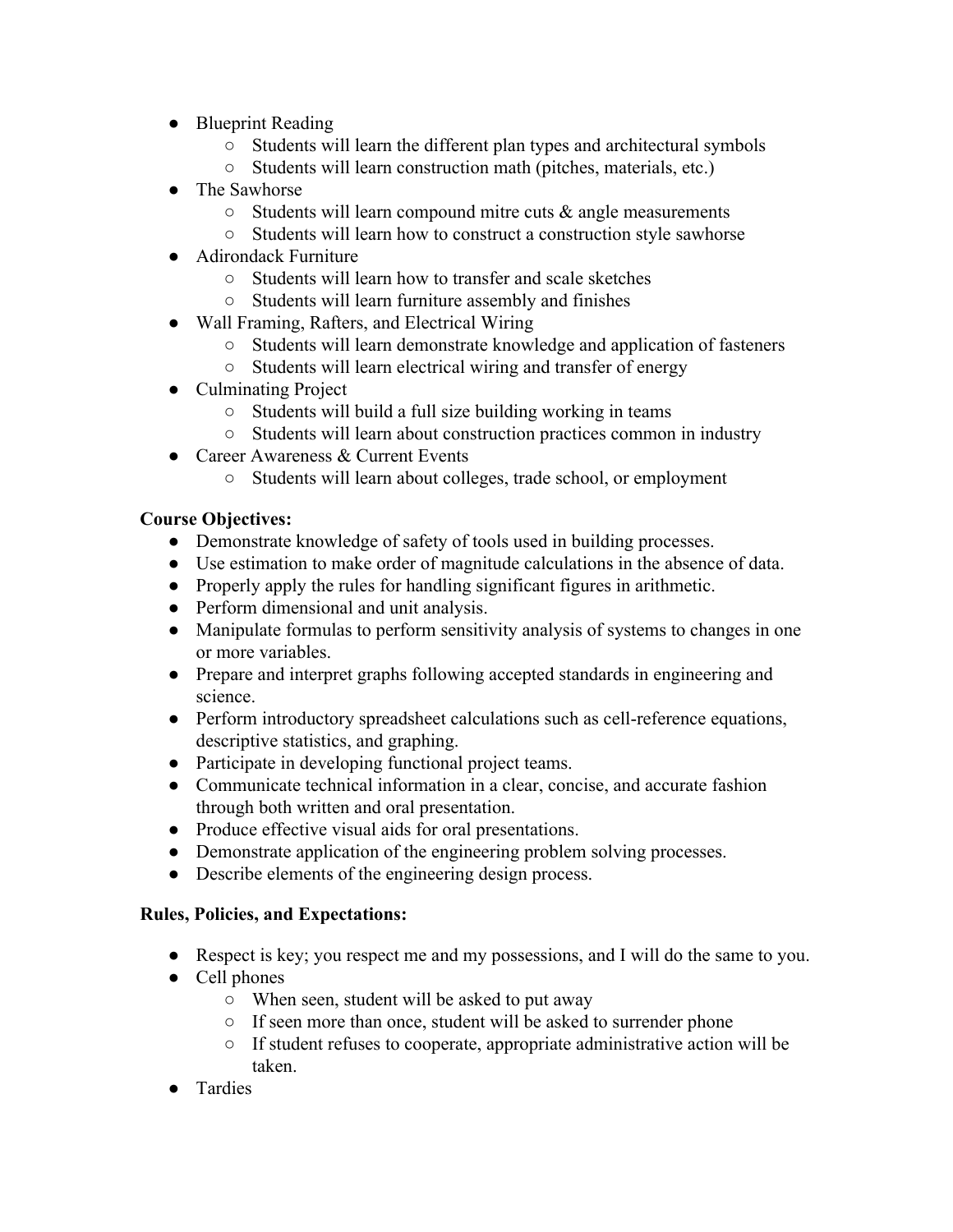- First tardy is a warning, second will result in lunch detention
- Multiple tardies will result in appropriate administrative action
- Students are expected to dress in appropriate professional school attire
	- Must wear protective clothing to abide by safety practices
- Bathrooms; each student will be allowed 5 trips to the bathroom per semester.
- Students are given participation points when in lab.
	- Students are expected to work the entire period, and are expected to help clean up at the end to earn full participation points per day.
	- During lab weeks, students are graded upon grading rubric posted on website.
- Swearing will not be tolerated; this is a professional atmosphere. If a student is heard swearing, appropriate consequences will be taken.
- Disobedience, laziness, and disregard for safety will not be tolerated. Students will be given one warning. If the undesirable action continues, student will be removed from the classroom and have a talk with the teacher. Depending on severity of infraction, other appropriate disciplinary actions may be taken.
- NO STUDENT WILL BE ALLOWED TO LEAVE THE CLASSROOM OR SHOP UNTIL SAID AREA IS CLEAN TO MY EXPECTATIONS.

#### **Major Assessments**

● Major assessments will be conducted through project based learning projects. Upon completion of major projects, students will receive a grade equal or greater to a major assessment.

## **Extra Help**

• Students are able receive extra help and work every day before and after school for a minimum of 30 minutes, often times longer. Students will also be able to come in to work on projects during designated 'open shop' times in the evening as indicated by instructor.

#### **Redo Policy:**

OHHS is an effort based school where we believe all students can learn. We also know that students learn at different rates. Thus, we are implementing a re-do policy that recognizes the needs of individual learners.

- 100% Re-do
	- o Assessments (with exception of the Final semester exam)
	- o Key Assignments: Evidence that demonstrates mastery of a standard
- All assignments are accepted after due date at a reduced score.

## **Grading**

- Work Load Percentage Breakdown
	- Professionalism/Work Ethic 10%
	- $\circ$  Readings 10%
	- Research/Tutorials 15%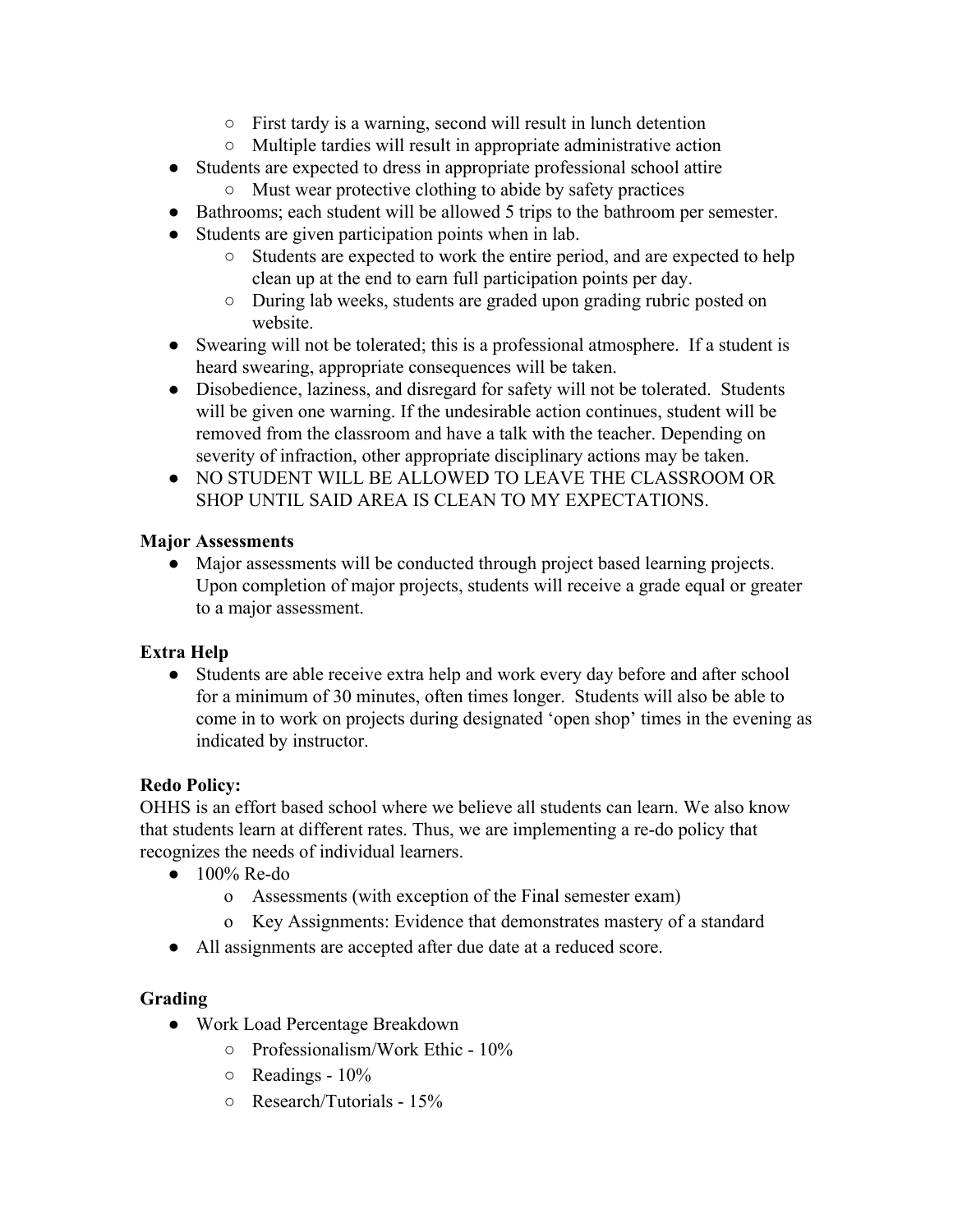- $\circ$  Projects 60%
- $\circ$  Final 5%
- Grading Breakdown
	- $\circ$  93-100 % A
	- $0.90-92.9\%$  A-
	- $\circ$  87-89.9 % B+
	- $\circ$  84-86.9 % B
	- $\circ$  80-83.9 % B-
	- 77-79.9 % C+
	- $0.74-76.9\%$  C
	- $\circ$  70-73.9 % C-
	- $0.67-69.9\%$  D+
	- $0.60-66.9\%$  D
	- $0-59.9\%$  F
- When in the lab, students are graded on effort, professionalism, and cleanliness of shop.
	- Students earn 10 points a day
		- Five points for professionalism/work ethic, Five for cleaning
	- Students earn 50 points a week on a 5 day work week
		- Grading as per rubric.
- Assignments and information
	- Students will have access to the class website, and are expected to access the site for assignment outlines and rubrics.
	- The class website will contain assignments, project outlines, and rubrics.
	- Students will have access to the website at any time from any internet connected computer.
- Students are graded on individual projects.
	- Individual projects are graded upon accuracy of project, sturdiness of project, and overall fit and finish of project.
	- Assignments on paper are graded upon accuracy and students' ability to proficiently complete the assignment and follow set protocol for assignment.
	- Assignments will be accompanied by grading rubric either attached or available online
- Students are expected to complete projects and class work on time. For every day a project or work is late, 10% will be deducted from the score. Exceptions will be made for excused absences. Unexcused absence will need to be made up.
- Attendance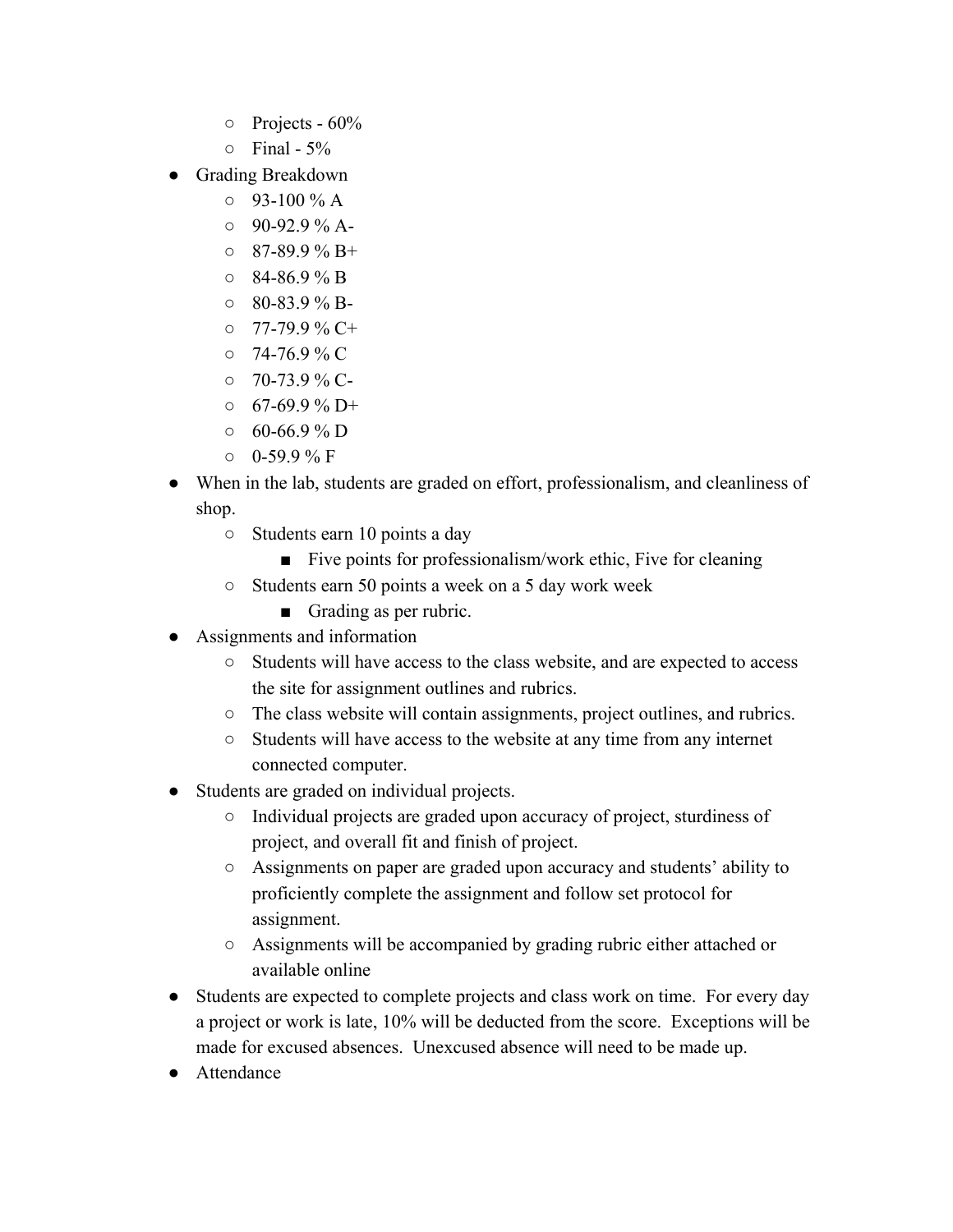- Attendance is a very important aspect of this class. In order to become a functional employee/student you must be in attendance. You will be allowed to make up absence on your own time.
- Attendance will affect your grade as described below:
	- 0-3 Absences, Grade will stay the same
	- 4-6 Absences, Grade will drop ONE (1) letter grade
	- 7-9 Absences, Grade will drop TWO (2) letter grades
	- 10+ Absences, Grade is an F unless time is made up to below 10
	- $\blacksquare$  2 Tardies = 1 Absence
- Excused/Unexcused Absences
	- Only school activities (sports, clubs, etc.) will NOT count towards total absences
	- All other absences (illness, doctor, etc.) excused or not, will count towards total semester absences.
- $\circ$  If the student is absent during lab time, they will be denied the 10 points allotted per day. Students are permitted to make up the time lost prior to or after school within a week of the absence(s).
- If a students has an excused absence when a project is due, they have the amount of days absent to hand-in the project for full credit (i.e., if a student is gone Monday and Tuesday, their project is due Thursday).

## **Professionalism Grade is earned by:**

- Be Here
- Be On time Arrive to class before the last bell stops ringing.
- Be Prepared– Project out, safety goggles on, clothing for work is safe no open toed shoes.
- Be On Task working during period, conversations are on topic
- $\bullet$  Be Respectful listen during instruction, use positive comments when speaking with peers, word questions and comments appropriately during discussions

Suggested items to bring

- While students are not required to bring the following items, it is highly recommended that they do. They will have the option of checking out a locker in the lab to secure their items in.
	- Their own safety glasses with name on them
	- Ear plugs; hearing protection
	- Hard hat
	- Gloves for handling raw materials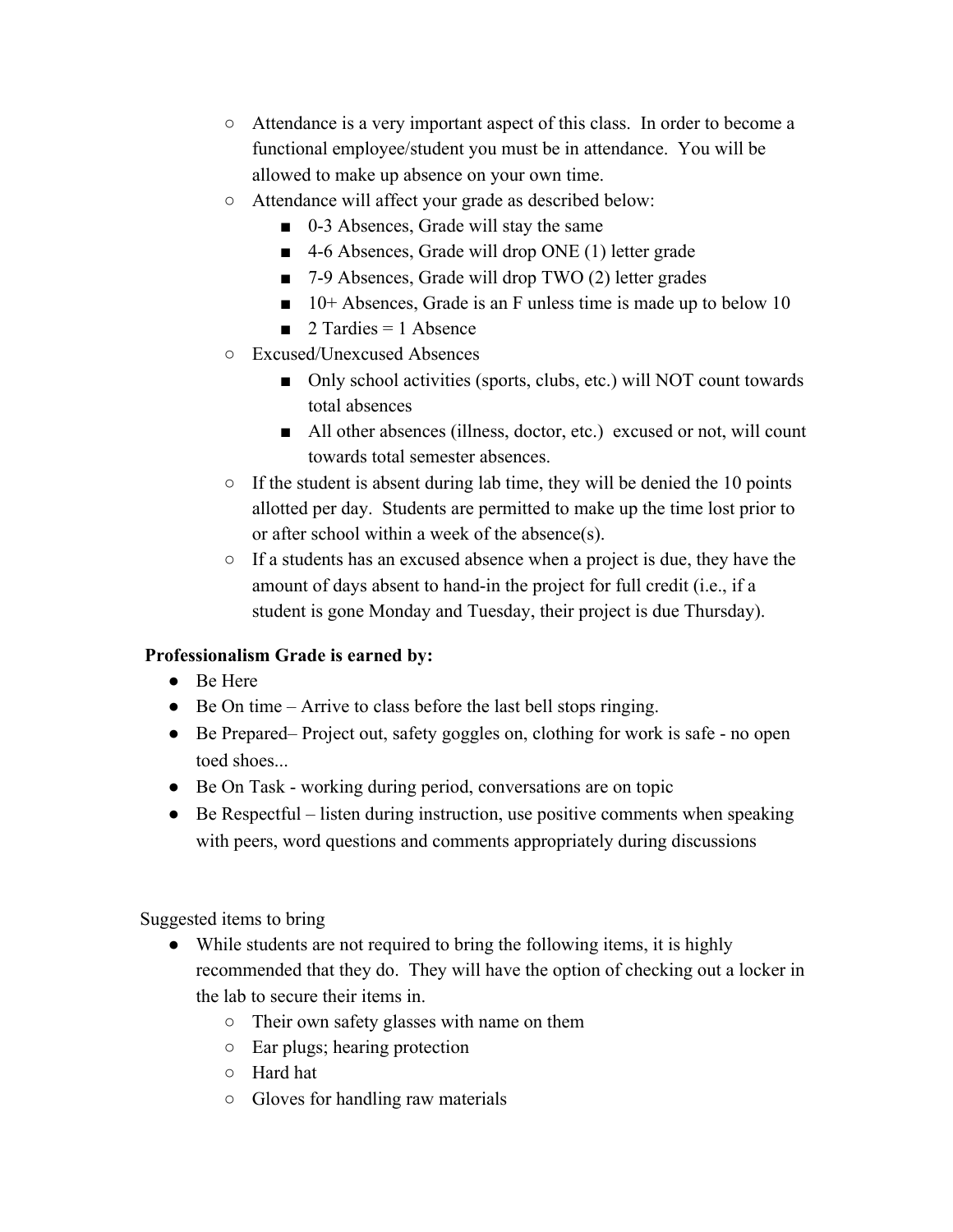■ Nitrile Coated Cloth (Atlas Style) ○ Comfortable clothing to work in on work days

#### **OHHS PLAGIARISM POLICY:**

Any student, who knowingly turns in any work that has been done by someone other than himself or herself, and fraudulently represents it as his/her own, shall be considered to have cheated. Cheating also includes: aiding someone else in cheating, the use or preparation of written, pictorial, electronic or other materials not authorized by the instructor during a test or assignment, the use of testing materials obtained previous to the test date, or plagiarism of any kind. Students found cheating will also be subject to an office referral, which could result in a suspension. As an effort based school, students who have plagiarized/cheated must still demonstrate their learning. Thus, students will be given the opportunity to complete the work. This will fall under the "Late Work Policy" of the teacher where total possible points may be reduced.

Construction with Geometry Signed Syllabi Oak Harbor High School Instructors: Andy Wesley & Chris Whiteman